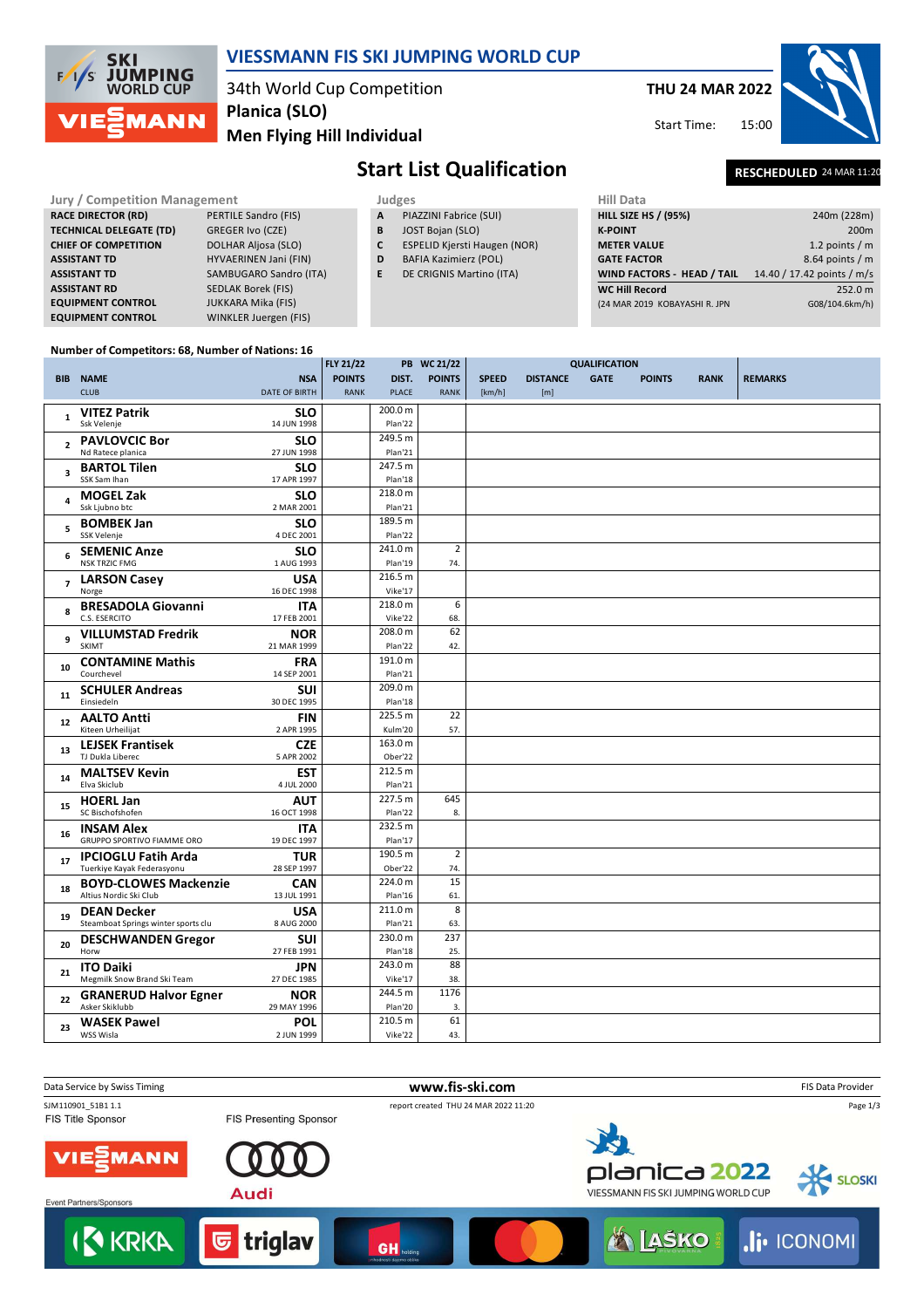![](_page_1_Picture_0.jpeg)

#### **VIESSMANN FIS SKI JUMPING WORLD CUP**

34th World Cup Competition **Planica (SLO)**

**Men Flying Hill Individual**

**THU 24 MAR 2022**

15:00 Start Time:

![](_page_1_Picture_6.jpeg)

### Start List Qualification **RESCHEDULED** 24 MAR 11:20

|            |                                                                |                             | <b>FLY 21/22</b>                |                       | PB WC 21/22                  |                        | <b>QUALIFICATION</b>   |             |               |             |                |
|------------|----------------------------------------------------------------|-----------------------------|---------------------------------|-----------------------|------------------------------|------------------------|------------------------|-------------|---------------|-------------|----------------|
| <b>BIB</b> | <b>NAME</b><br><b>CLUB</b>                                     | <b>NSA</b><br>DATE OF BIRTH | <b>POINTS</b><br><b>RANK</b>    | DIST.<br><b>PLACE</b> | <b>POINTS</b><br><b>RANK</b> | <b>SPEED</b><br>[km/h] | <b>DISTANCE</b><br>[m] | <b>GATE</b> | <b>POINTS</b> | <b>RANK</b> | <b>REMARKS</b> |
| 24         | <b>HEIKKINEN Kalle</b><br>Kuusamon Era-veikot                  | <b>FIN</b><br>16 SEP 1999   |                                 | 161.5 m<br>Vike'22    |                              |                        |                        |             |               |             |                |
| 25         | <b>KOBAYASHI Junshiro</b><br>Megmilk Snow Brand Ski Team       | <b>JPN</b><br>11 JUN 1991   |                                 | 239.5 m<br>Plan'18    | 177<br>32.                   |                        |                        |             |               |             |                |
| 26         | <b>KOZISEK Cestmir</b><br>LSK Lomnice nad Popelkou-DUKLA       | <b>CZE</b><br>9 NOV 1991    |                                 | 226.0 m<br>Vike'16    |                              |                        |                        |             |               |             |                |
| 27         | <b>ZOGRAFSKI Vladimir</b><br><b>NSA</b>                        | <b>BUL</b><br>14 JUL 1993   |                                 | 214.0 m<br>Plan'21    | 35<br>48.                    |                        |                        |             |               |             |                |
| 28         | <b>PEIER Killian</b><br>Vallee du Joux                         | <b>SUI</b><br>28 MAR 1995   |                                 | 209.5 m<br>Plan'19    | 450<br>13.                   |                        |                        |             |               |             |                |
| 29         | <b>BEDIR Muhammed Ali</b><br>Tuerkiye Kayak Federasyonu        | <b>TUR</b><br>24 MAR 2000   |                                 | 167.0 m<br>Vike'22    |                              |                        |                        |             |               |             |                |
| 30         | <b>SOUKUP Matthew</b><br>Altius Nordic Ski Club                | <b>CAN</b><br>31 AUG 1997   |                                 | 204.0 m<br>Plan'20    |                              |                        |                        |             |               |             |                |
| 31         | <b>FOUBERT Valentin</b><br>C.S courchevel                      | <b>FRA</b><br>17 AUG 2002   |                                 | 186.5 m<br>Plan'21    |                              |                        |                        |             |               |             |                |
| 32         | <b>PEDERSEN Robin</b><br>Stalkameratene II                     | <b>NOR</b><br>31 AUG 1996   |                                 | 232.5 m<br>Plan'19    | 31<br>51.                    |                        |                        |             |               |             |                |
| 33         | <b>SATO Keiichi</b><br>Megmilk Snow Brand Ski Team             | <b>JPN</b><br>27 JUL 1997   | $\mathbf{1}$<br>38.             | 219.0 m<br>Plan'21    | 38<br>47.                    |                        |                        |             |               |             |                |
| 34         | <b>BJOERENG Joacim Oedegaard</b><br>Roeykenhopp                | <b>NOR</b><br>14 DEC 1995   | 4<br>36.                        | 217.5 m<br>Ober'22    | 4<br>71.                     |                        |                        |             |               |             |                |
| 35         | <b>LEYHE Stephan</b><br>SC Willingen                           | <b>GER</b><br>5 JAN 1992    | 5<br>34.                        | 226.5 m<br>Kulm'20    | 329<br>20.                   |                        |                        |             |               |             |                |
| 36         | <b>STEKALA Andrzej</b><br>Azs Zakopane                         | POL<br>30 JUN 1995          | 5<br>34.                        | 235.0 m<br>Vike'16    | $\overline{8}$<br>63.        |                        |                        |             |               |             |                |
| 37         | <b>WOLNY Jakub</b><br>LKS Klimczok Bystra                      | POL<br>15 MAY 1995          | 6<br>32.                        | 237.5 m<br>Plan'19    | 30<br>53.                    |                        |                        |             |               |             |                |
| 38         | <b>AMMANN Simon</b>                                            | <b>SUI</b>                  | 6<br>32.                        | 239.5 m<br>Vike'17    | 64<br>41.                    |                        |                        |             |               |             |                |
| 39         | SSC Toggenburg<br><b>PREVC Cene</b>                            | 25 JUN 1981<br>SLO          | $\overline{\phantom{a}}$        | 243.5 m<br>Vike'21    | 619                          |                        |                        |             |               |             |                |
| 40         | Sk Triglav kranj<br><b>SCHMID Constantin</b><br>Wsv Oberaudorf | 12 MAR 1996<br><b>GER</b>   | 30.<br>$\overline{\phantom{a}}$ | 234.0 m               | 9.<br>324                    |                        |                        |             |               |             |                |
| 41         | <b>AIGRO Artti</b>                                             | 27 NOV 1999<br><b>EST</b>   | 30.<br>8                        | Plan'19<br>227.0 m    | 21.<br>22                    |                        |                        |             |               |             |                |
| 42         | Pohjakotkas<br><b>KYTOSAHO Niko</b><br>Paimion urheilijat      | 29 AUG 1999<br><b>FIN</b>   | 29.<br>9                        | Plan'21<br>219.0 m    | 57.<br>35                    |                        |                        |             |               |             |                |
| 43         | <b>NAKAMURA Naoki</b>                                          | 18 DEC 1999<br><b>JPN</b>   | 27.<br>10                       | Vike'22<br>236.0 m    | 48.<br>191                   |                        |                        |             |               |             |                |
| 44         | Tokai University Sapporo Ski Club<br><b>WELLINGER Andreas</b>  | 19 SEP 1996<br><b>GER</b>   | 26.<br>11                       | Plan'21<br>245.0 m    | 31.<br>194                   |                        |                        |             |               |             |                |
| 45         | Sc Ruhpolding<br><b>WOHLGENANNT Ulrich</b>                     | 28 AUG 1995<br><b>AUT</b>   | 25.<br>14                       | Vike'17<br>235.0 m    | 30.<br>133                   |                        |                        |             |               |             |                |
| 46         | SK Kehlegg-Vorarlberg<br><b>KOS Lovro</b>                      | 1 AUG 1994<br>SLO           | 24.<br>15                       | Plan'21<br>236.0 m    | 36.<br>388                   |                        |                        |             |               |             |                |
| 47         | SSK Ilirija<br><b>PREVC Domen</b>                              | 23 JUL 1999<br><b>SLO</b>   | 23.<br>17                       | Plan'21<br>245.5 m    | 16.<br>24                    |                        |                        |             |               |             |                |
| 48         | Sk Triglav kranj<br><b>TSCHOFENIG Daniel</b>                   | 4 JUN 1999<br><b>AUT</b>    | 22.<br>19                       | Vike'19<br>215.5 m    | 55.<br>224                   |                        |                        |             |               |             |                |
| 49         | SV Achomitz-Zahomc<br><b>HUBER Daniel</b>                      | 28 MAR 2002<br><b>AUT</b>   | 20.<br>19                       | Ober'22<br>237.0 m    | 26.<br>538                   |                        |                        |             |               |             |                |
| 50         | SC Seekirchen-Salzburg<br><b>STOCH Kamil</b>                   | 2 JAN 1993<br><b>POL</b>    | 20.<br>32                       | Plan'21<br>251.5 m    | 11.<br>355                   |                        |                        |             |               |             |                |
| 51         | KS Eve-nement Zakopane<br><b>FREUND Severin</b>                | 25 MAY 1987<br><b>GER</b>   | 19.<br>34                       | Plan'17<br>245.0 m    | 18.<br>208                   |                        |                        |             |               |             |                |
| 52         | WSV DJK Rastbuechl<br><b>FETTNER Manuel</b>                    | 11 MAY 1988<br><b>AUT</b>   | 17.<br>34                       | Vike'15<br>235.5 m    | 28.<br>384                   |                        |                        |             |               |             |                |
|            | SV Innsbruck-Bergisel-Tirol                                    | 17 JUN 1985                 | 17.                             | Vike'17               | 17.                          |                        |                        |             |               |             |                |

![](_page_1_Picture_9.jpeg)